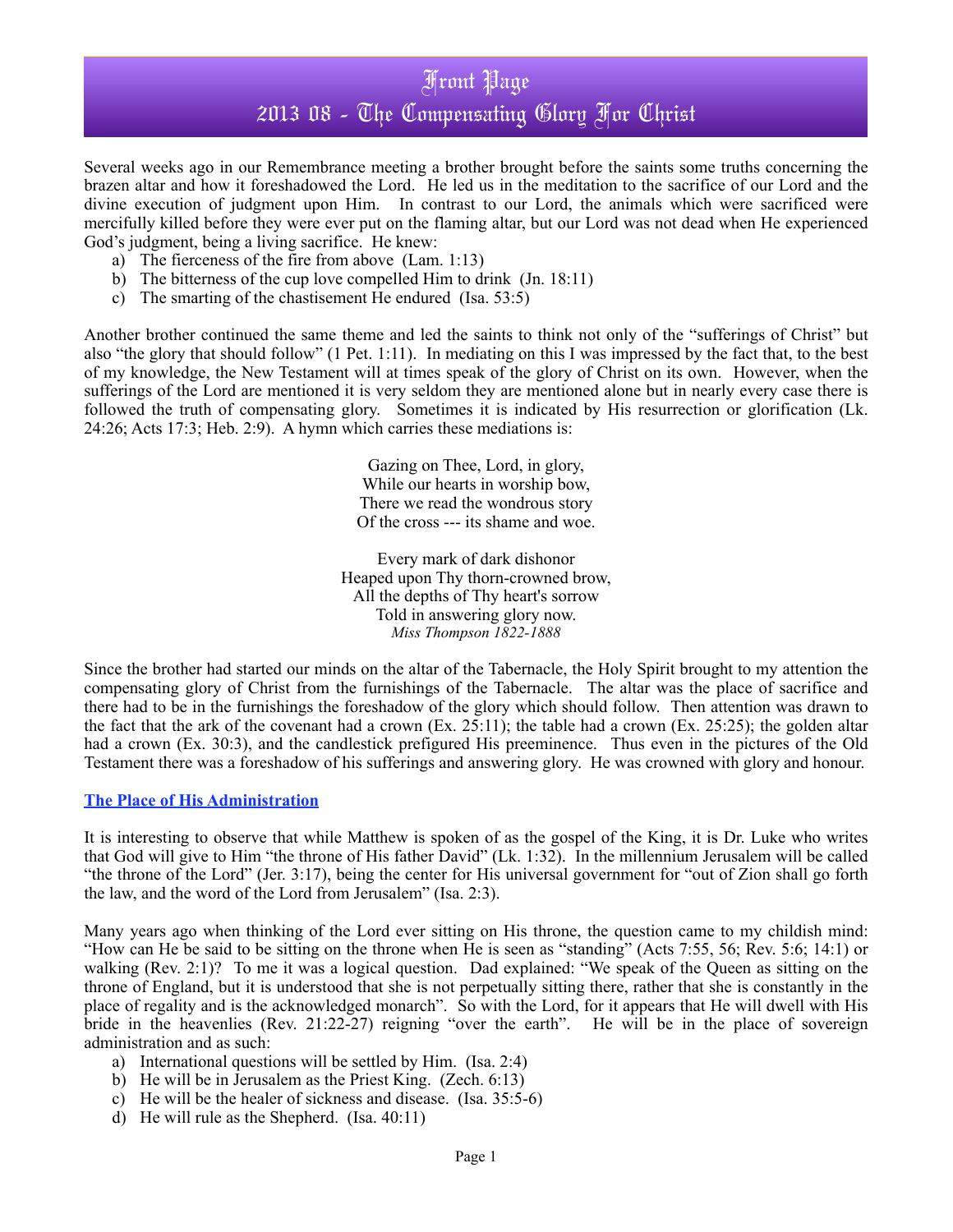#### **His Physical and Personal Qualifications**

It was never God's intention to have a queen ruling Israel! To be the ruler in Israel God gave specific qualifications.

- a) The individual had to be:
	- i) A male. God constantly stresses the male in the place of leadership (Deut. 17:15-20). When looking at the personal pronouns we observe it constantly speaks of "king" (v. 15); "brethren" (v. 15); "he" (vv. 16 , 17, 18, 19, 20); "his" (vv. 17, 19, 20); "himself" (v. 16); and "him" (v. 19).
	- ii) An Israelite (v. 15). It was never God's intention for foreign nations to rule over Israel, as His people (Deut. 28:13), and when it did happen it was because they had turned away from God (Deut. 28:63-68; Jud. 2:4; 3:8; 4:2)
- b) They were to: *(These references are from Deut. 17)*
	- i) Write out a copy of this law (v. 16)
	- ii) It was to be with him (v. 17)
	- iii) Read it daily (v. 17)
		- 1. And the reasons were that "he might learn to fear the Lord His God" (v. 19); "that his heart be not lifted up" (v. 20); "that he turn not aside from the command" (v. 20); "that he may prolong his days in his kingdom, he and his children in the midst of Israel"(v. 20)
- c) What the individual was not to: *(These references are from Deut. 17)*
	- i) Multiply horses (v. 16)
	- ii) Cause the people to return to Egypt (v. 16)
		- 1. And the reason was because the Lord had said: "ye shall henceforth return no more that way" (v. 16)
	- iii) Multiply wives to himself (v. 17)
		- 1. And the reason was " that his heart turn not away" (v. 17).
	- iv) Multiply silver or gold (v.17)
- d) In Summary: To be a king in Israel, having the qualifications God gave necessitated an in-depth knowledge of the Word of God and unreserved obedience to it. Christ is the only King of Israel who has never and will never fail. All others did.
	- i) How often we read: "Did evil in the eyes of the Lord" (1 Kgs. 11:6; 15:34; 16:30)
	- ii) David committed adultery and arranged for a mans murder (2 Sam. 11:4, 15)
	- iii) Josiah meddled himself in business that he had no right to get involved with when he went out against Necho (2 Chron. 35:20-21)
	- iv) Solomon had multiple wives, and horses from Egypt (1 Kgs. 10:28; 11:8)
	- v) Ahab was a wicked king who coveted that which God had given to another (1 Kgs. 21:2-3)

When we consider these qualifications and muse on the Lord, we observe His fitness for kingship for:

- a) He was a male (Matt. 1:25; Lk. 2:7)
- b) He listened to the will of God by reading the scriptures, to which He conformed in every aspect of life for we know that "faith cometh by hearing, and hearing by the Word of God". (Rom. 10:17)

When tempted He quoted from the law (Matt. 4:4 with Deut. 8:3; Matt. 4:7 with Deut. 6:16; Matt. 4:10 with Deut. 6:13; 10:20). The law was His meditation and in contrast to kings who gathered much by going to the world, He received nothing from it, but was given a cattle shed, a cross, a borrowed tomb, and nowhere to lay His head.

His Kingship is set in contrast to every other King who ever ruled for:

a) Other kings cleansed after they took the Kingship, he shall cleanse before setting up His kingdom (2 Chron. 29:18; Ezek. 36:33)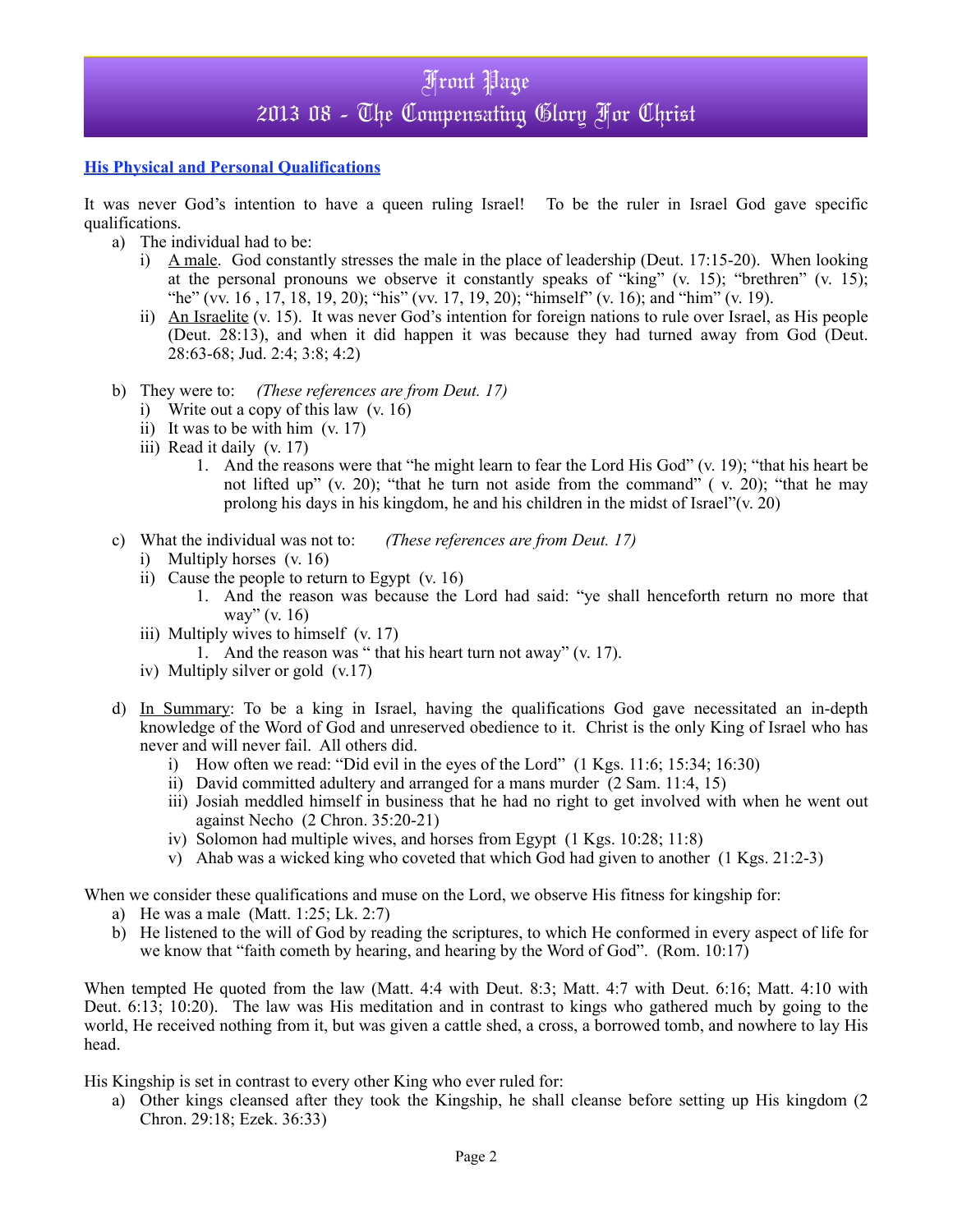- b) Other kings could not control their reactions to temptation. He never did. (2 Sam. 11:3-4; Matt. 4:4, 6, 10)
- c) Other kings led the people into sin (2 Sam. 24:2). The Lord leads them to holiness for His sheep follow Him (Jn. 10:3-4; Rev. 7:17).
- d) Other kings disobeyed God, spiritually compromising and going to Egypt for help. He never sought the help of Satan or compromising with the world (Isa. 30:2; Matt. 4:10; Jn. 16:33).

Three times Pilate repeats the statement: "I find no fault" (Lk. 23:4; Jn. 19:4, 6) before saying: "Behold your King" (Jn. 19:14). How could he find a fault in He who was the "Light of the world" (Jn. 8:12; 9:5), the one who "loved righteousness and hated iniquity" (Heb. 1:9). Our Lord was holy in His conception (Matt. 1:20); birth (Lk. 1:35); when suffering for sin (in the sin offering, Lev. 6:25); in resurrection (Rom. 1:4); and in glorification (Heb. 7:26).

### **The Character of His Rule**

- 1) His rule will not be politically correct according to man's and Satanic perception, but He will rule in righteousness (Isa. 32:1; Jer. 23:5), that is the unchangeable character of God (Mal. 3:6).
	- a) It will be a rule of unbending, inflexible, uncompromising righteousness as seem by the articles in His hand. He holds:
		- i) The "sword" with which He will smite all opposing forces as Solomon did, not only with those who opposed Him but also his father David. (Psa. 45:3; Rev. 19:11-16)
		- ii) The "sickle" with which He will reap the harvest of the earth (Rev. 14:14-16). I see this refers to the time when He will judge the nations (Matt. 25:31-46).
		- iii) The "sceptre", a man ruling for God (Psa. 45:6).
- 2) In contrast to the kings of the earth who are often "figureheads" without any real authority, and are in many ways subject to the government over which they by position are over. They have counsellors, etc. Christ is the sole authority, needing no government to endorse His decisions, nor counsellors to give advice. Rehoboam was king yet he asked counsel from those who were elders, from his father, and ones of his own choice. (1 Kgs. 12:8-14).
- 3) Man has often thought and spoken of having one man ruling, all the world under one supreme headship to whom all will be subject. One week after China, Russia, and other powers declared the move toward the creation of a new economic order, Vice President Biden announced the need for a new world order (2013 04 07). The man they perhaps unwittingly are looking for is the man God declares as the "Beast". It will ultimately fail for "all power in Heaven and earth" is Christ's, all judgment and execution of judgment has been given by God to Christ (Jn. 5:22, 27); His dominion will be from sea to sea (Psa. 72:8); and is an everlasting kingdom (Dan. 4:3; 2 Pet. 1:11); which cannot be shaken (Heb. 12:27). It is God's intention for His Son to head up everything (Eph. 1:9-10). Christ is the last King the world will ever know and:
	- a) Because He will never die there will never be a successor
	- b) Because He has all power there will never be a usurper
	- c) Because He will have dominion from sea to sea there will never be a power to curtail His empire
	- d) Because of His perfection there will never be any powers that can cause Him to forfeit any principle
	- e) Because of His omniscience no covert operation will ever occur
	- f) Because of His omnipotence no foe will be able to overthrow His throne.
- 4) Let us rejoice in the blessed reality that:
	- a) He who was crowned with thorns (Matt 27:29) in man's derision is crowned with glory and honour (Psa. 8:5; Heb. 2:9).
	- b) Solomon was crowned by his mother (Song of Sol. 3:11), but the Lord is crowned by God (Heb.  $2:7-9$ ).
	- c) Priests wore the holy crown (Ex. 39:30), but Christ who is holy shall wear the crown (Lk. 1:35; Rev. 19:16)